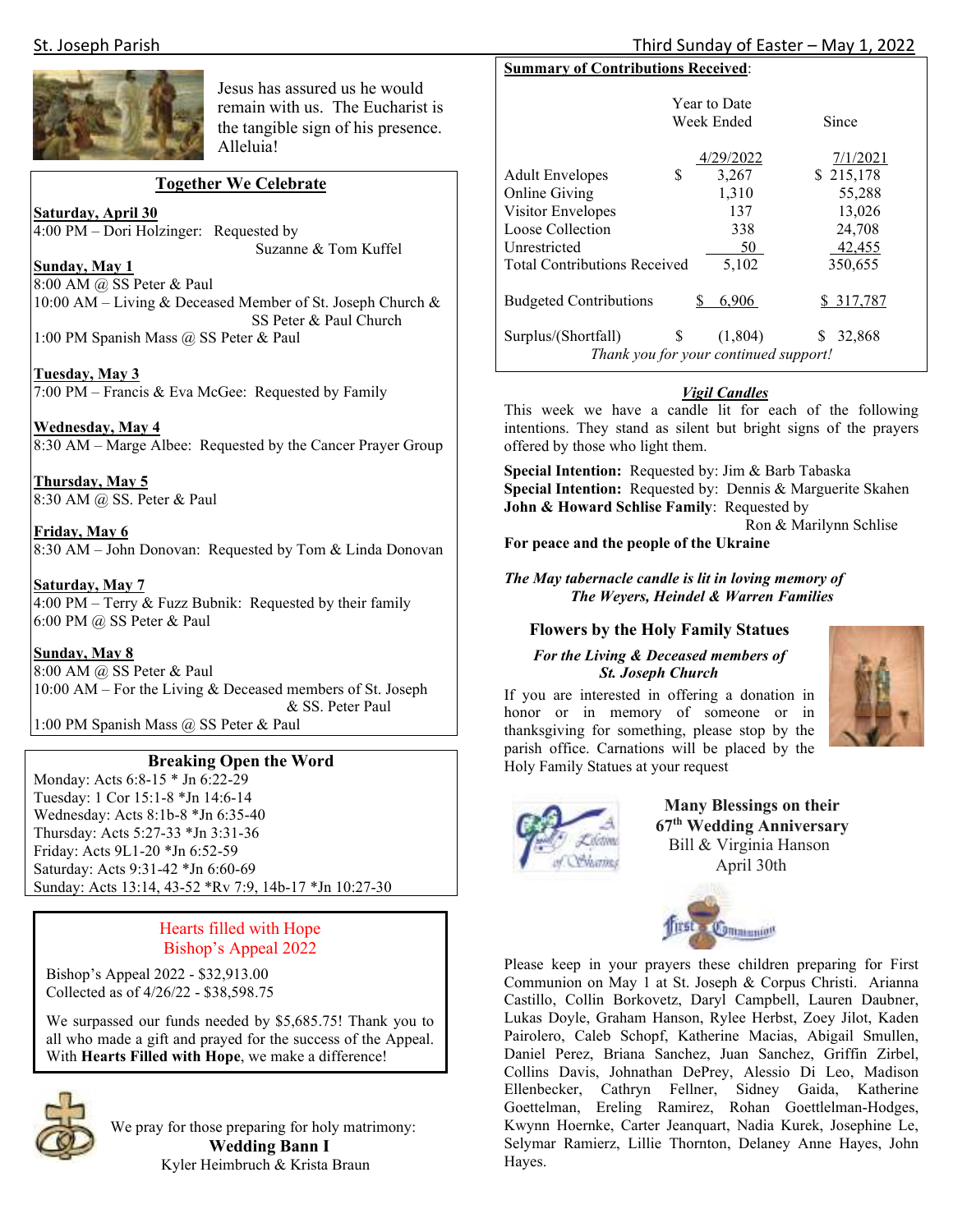#### St. Joseph Parish Third Sunday of Easter – May 1, 2022

#### **Door County Right Life Rose Sale**

# **Edge and Life Teen Middle High School Religious Education and Youth Ministry**

We wrapped up our 2021-2022 school year last week in Sturgeon Bay. Edge at Holy Name of Mary continues through much of May. Please see calendar for dates. Or feel free to contact me at stgavin25@gmail.com

Parents of the class of 2023: if you missed the parent meeting on April 20th, please contact Sarah ASAP. Preparation officially begins on June 1st.

A few thoughts as we wrap up this year in ministry…

I remember wanting to become a youth minister when I was in high school. I thought it was the perfect "job" full of nothing but joy and Jesus. Well, don't get me wrong it IS full of joy and Jesus, but there is so much that goes into this amazing career. I never imagined being a YM as a 40-year-old. I never thought I'd minister through a pandemic. I also didn't realize how hard life can be for our young people. Pressure, expectations, temptations, sickness, death, addiction, fear, depression, and anxiety are just some of the things are young people are facing. I always thought youth ministry was just playing games and praising our God. It turns out, it is always about praising God, but through a lot of storms and trying to help the young Church through those storms. Our goal is always to point the teenagers to Jesus and to the Eucharist. I am so thankful that I have been part of so many lives over the past several years. I am also so thankful for such supportive pastors, parents, volunteers, and parish families. Thank you so much. I could not do this alone.

While the "job" wasn't what I expected, I feel very called to keep doing this ministry. I am excited to see where summer takes us as we begin the preparation for Confirmation, serve those in need, and prepare for the 2022-23 year. Oh, I'm sure we'll have some fun adventures this summer too! Feel free to contact me at stgavin25@gmail.com. I will be taking a big chunk of May off, but will be reachable via email!



**Congratulations to Penny Biwer & Monica Hilbert** on their upcoming retirements. Thank you for all your time and dedication to our parish. We are all better people thanks to the guidance and friendships you have given us in your time here at St. Joseph. Wishing you a happy retirement!

**Welcome to Laura Hoffman** who is joining our staff as the Faith Formation Coordinator for the Genesis Tri Parish Elementary & the Adult Faith Formation Programs. May God's blessing be on your ministry! Thank you for saying YES!

#### **Job Opening**

St. Joseph is looking for a part time parish secretary, Monday – Friday 9am – 1pm. If you are interested, please call the parish office for more information!

#### **Sunday Social Resurrected!**

We are so happy to announce that the Sunday Social is back beginning May 1. If you would be interested in being a part of this ministry, gather up your family/friends and form a team. Call the parish office or Brent Brilla for more information or to get on the schedule.

Next weekend there be a Mother's Day Rose Sale sponsored by the DC Right to Life Chapter. Your donation of a suggested \$2.00 helps protect the lives of those with no-voice not only the unborn, but the disabled and elderly. Long-stem red roses will be available after all the masses to help honor a mother or anyone special to you. The Red Rose symbolizes Life and for generations has been a sign of love.

# **Roe versus Wade Movie**

Tuesday, May 10, 6:30-8:30 pm Corpus Christi Social Hall

This PG-13 movie focuses on the events leading up to the national legalization of abortions in the US in 19736. The Door County Right to Life will be there for any questions. Not recommended for children. Doors open at 6pm. Free event and open to the public.



**Society of St. Vincent de Paul St. Joseph Conference 526 Louisiana St. Sturgeon Bay, Wi. 54235 svdpstjosephconference@gmail.com 1-715-212-1190**

Third Sunday of Easter

In this Sunday's Gospel, the disciples in their struggle finally recognize Jesus and proclaim, "It is the Lord!"

Have you considered answering the call to "help the poor recognize the Lord in their life" by joining the Society of St. Vincent de Paul?

If this pulls at your heart please contact Denis McCarthy at 715-212-1190 or contact Barb in the Parish Office.

Many of you have been faithful contributors to our monthly collection basket. I thought you would like to see how we dispense them to our Friends in Need. We bring one on every home visit.

I have put together a sample bag that we would bring a family of four, two adults and a young son and daughter. Please feel free to look through the bag at the ramp entrance. Everything in there you have donated which is the only reason we can do this. And I want you all to know what joy these bags bring. So many smiles and yes, even tears of appreciation.

Especially needed right now besides detergents are deodorants, toilet paper, fixadent, toothbrushes and toothpaste and shampoos and conditioners.

As always you are in our thoughts and prayers every day.

"Kindness is the key to hearts." St. Vincent de Paul